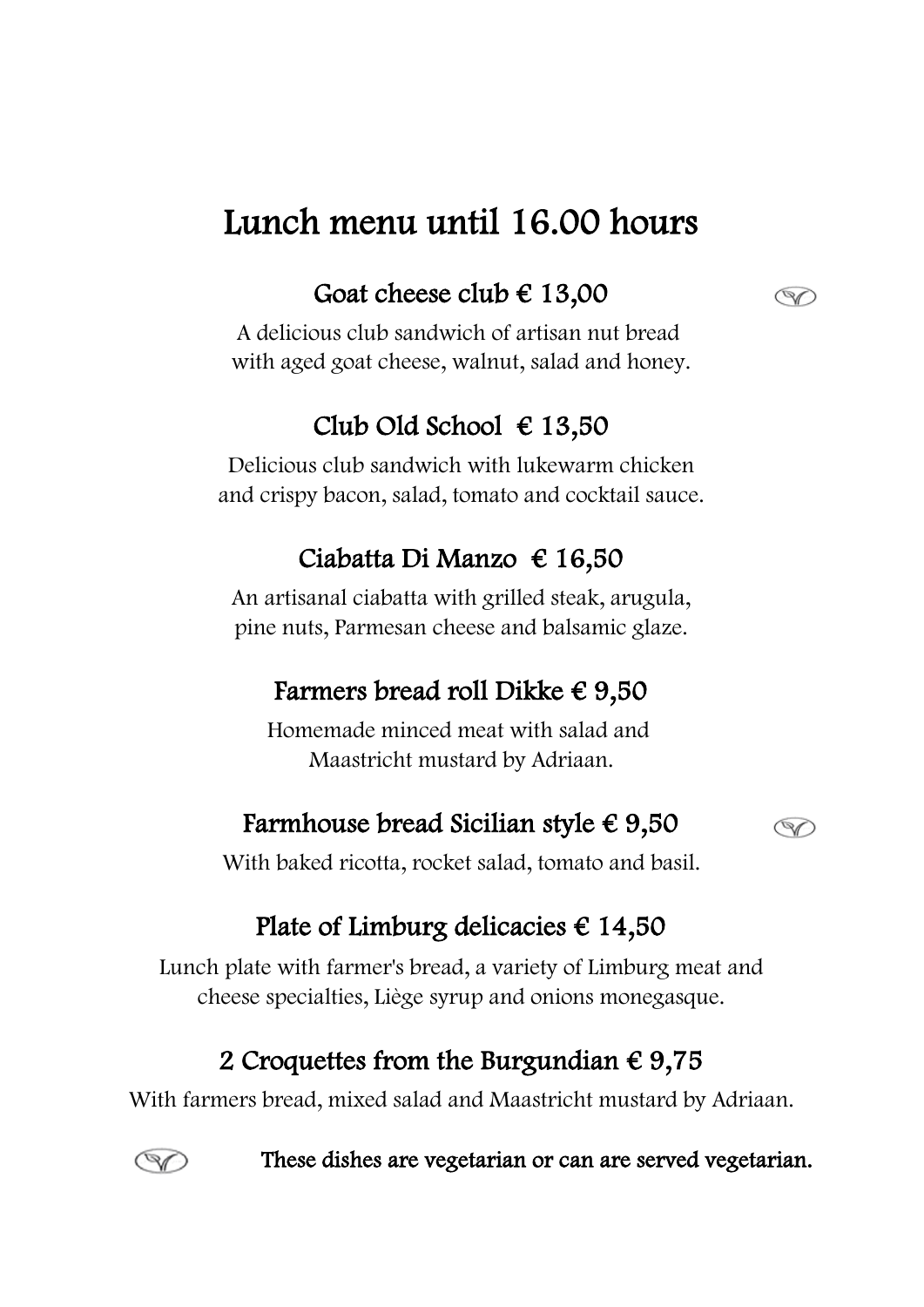### 2 Vegetarian croquettes  $\epsilon$  10,50

With farmers bread, mixed salad and Maastricht mustard by Adriaan.

#### Farmhouse Bread Salmon  $\epsilon$  12,50

Hand-cut slices of farmhouse bread with cream cheese and spring onion, finished with a cucumber, dill pickles.

### Fried eggs natural  $\epsilon$  7,50

With ham  $\epsilon$  1,00 With cheese  $\epsilon$  1,00 With bacon  $\epsilon$  1,00 3 Eggs with farmhouse bread and salad. At extra cost:

# Salads/appetizers

### Goat cheese salad  $\epsilon$  16,50

With mature goat cheese, salad, walnut and honey.

## Smoked salmon salad  $\epsilon$  14,50

With capers, red onion and dill cream.

#### Salade Sicilian style  $\epsilon$  9,50

With baked ricotta, tomato and basil.

# Bread  $\in$  3,75 / combi of 2 kinds  $\in$  6,75

Bread with a choice of tomato tapenade, aioli or olive tapenade.

## Shrimp croquette  $\epsilon$  9,25

Croquette with salad and tartar sauce.

These dishes are vegetarian or can are served vegetarian.



 $\ddot{\phantom{a}}$ 







 $\circledcirc$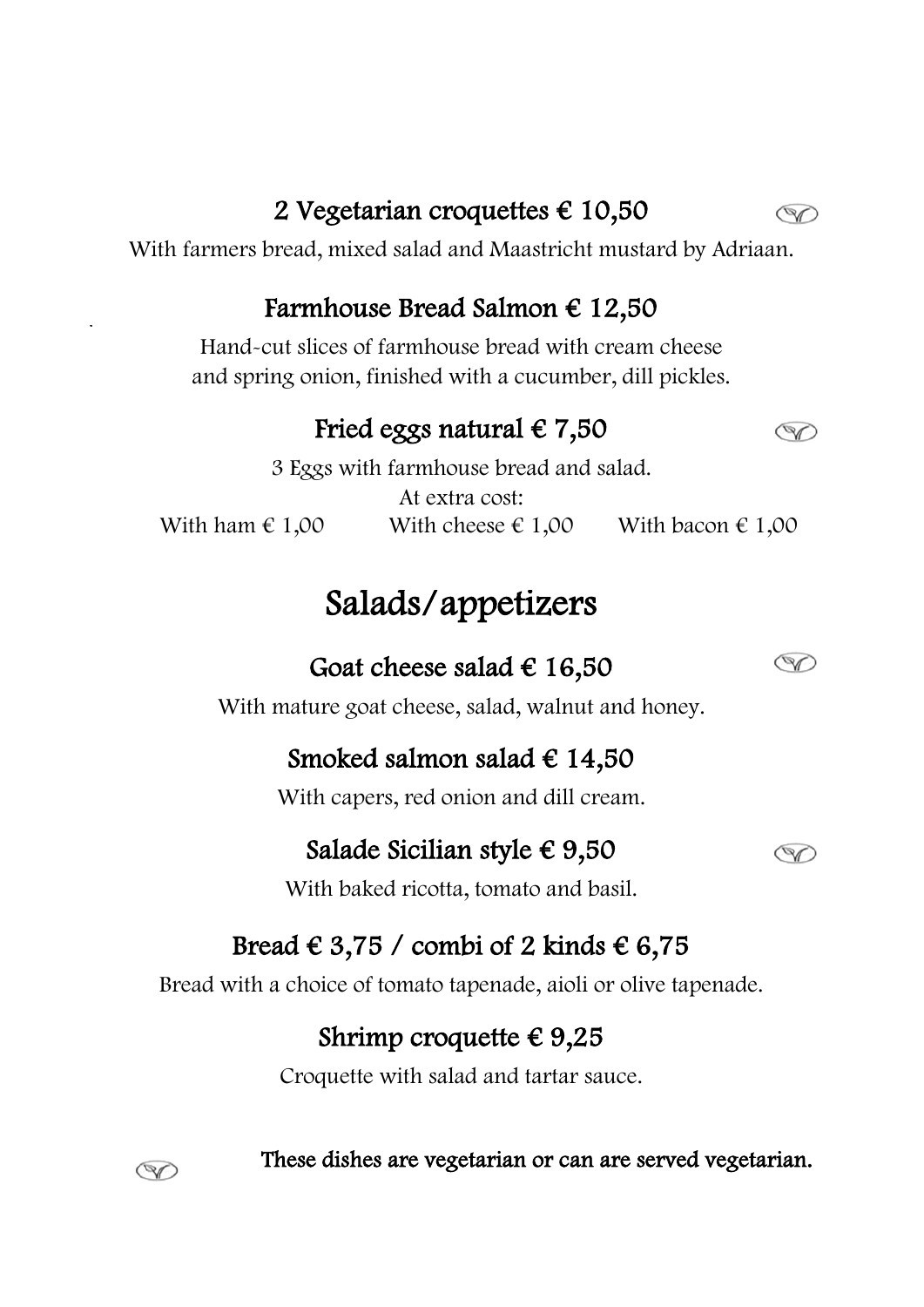# Soup

# Onion soup au gratin € 7,00

## Soup of the day (see chalkboards or ask us) Daily price

# Main courses

## Rendang  $\in$  16,75

 and atjar of red onions with homemade fries. Indonesian stew with light coconut taste

## Sirloin Steak (200 grams)  $\epsilon$  19,95

Choice of 3 different homemade sauces (pepper sauce, stroganoff sauce or fresh mushrooms), salad and homemade fries.

## Salmon baked on the skin  $\epsilon$  23,50

homemade chips and a Hollandaise sauce. Salmon baked on the skin and served with warm vegetables,

# Hamburger Dikke  $\epsilon$  16,50

100% Beef; dry aged beef burger on a bun, mixed salad, fried bacon, tomato, sour cucumber, cheddar, sauce and fries.

## Specialty of the house Spareribs  $\epsilon$  19,95

Choice of; sweet or spicy, served with coleslaw and homemade fries.

 $\circledcirc$ 

These dishes are vegetarian or can are served vegetarian.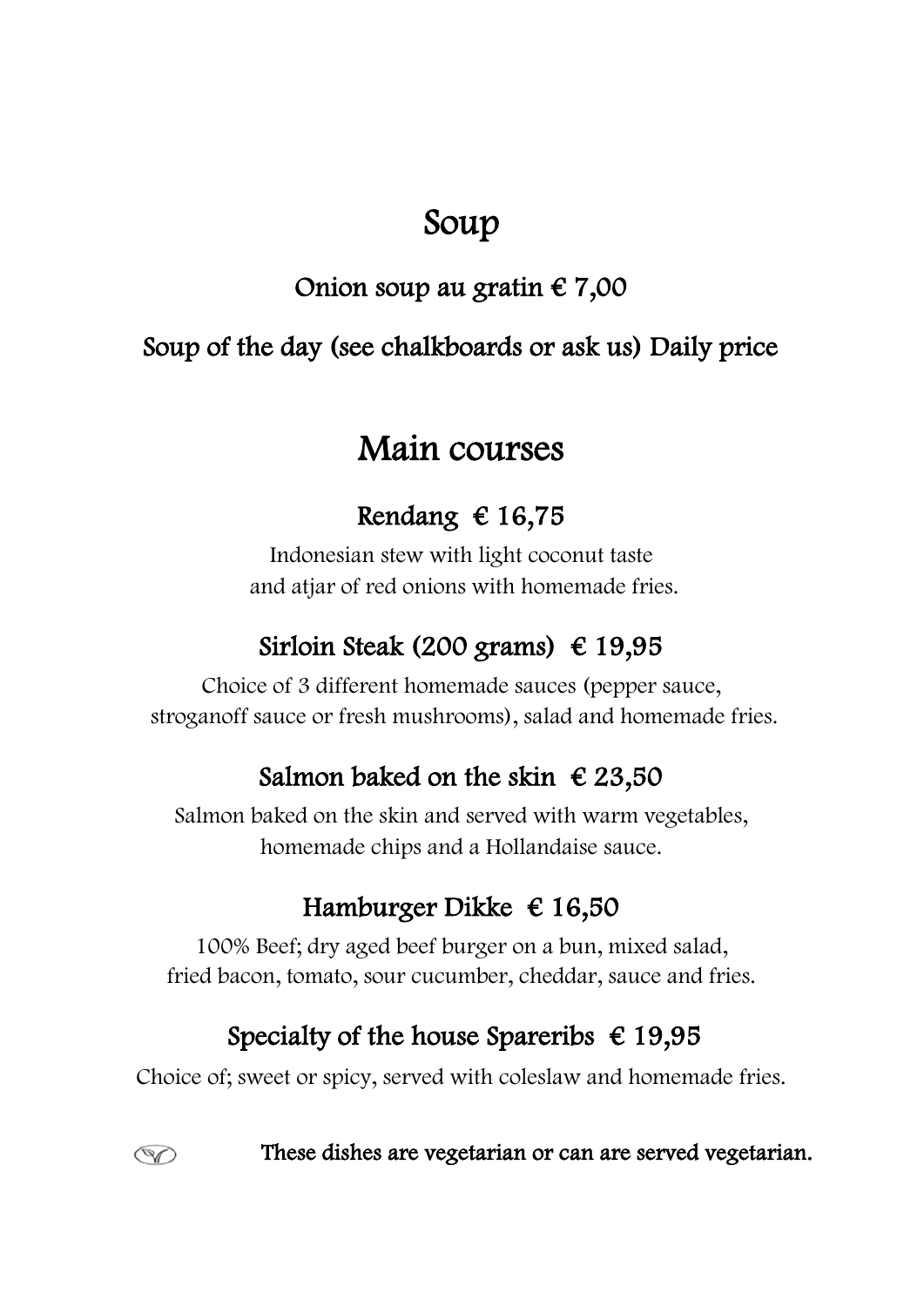# Saté of pork  $\in$  15,50

With homemade cucumber atjar, prawn crackers and fries.

#### Our Chef's Suggestion (see chalkboards or ask us)

### Vegetarian hamburger  $\epsilon$  15,50

Mixed salad, tomato, sour cucumber, cheddar, sauce and fries.

#### Pasta Norma € 14,50

 $\circledcirc$ 

 $\circledcirc$ 

tomato and fried ricotta. A vegetarian pasta with a sauce of eggplant,

#### 2 shrimp croquettes  $\epsilon$  19,50

Croquettes, mixed salad, fries and cocktail sauce.

# For the kids  $\epsilon$  7,00

Frikandel, cheese croquettes, chicken nuggets or meat croquette. French fries with apple sauce, cucumber and choice of:

# Dessert

# Dame blanche  $\in 7,00$

Vanilla ice cream, freshly melted Callebaut chocolate and whipped cream.

#### Coupe of fresh fruit with vanilla ice cream  $\epsilon$  7,00

## Kids ice cream; Ben & Jerry's  $\epsilon$  5,00

Choice of Ben & Jerry's cookie dough, strawberry cheescake or chocolate fudge brownie chunks with whipped cream.

# Ice Coffee Dikke Dragonder € 4,75